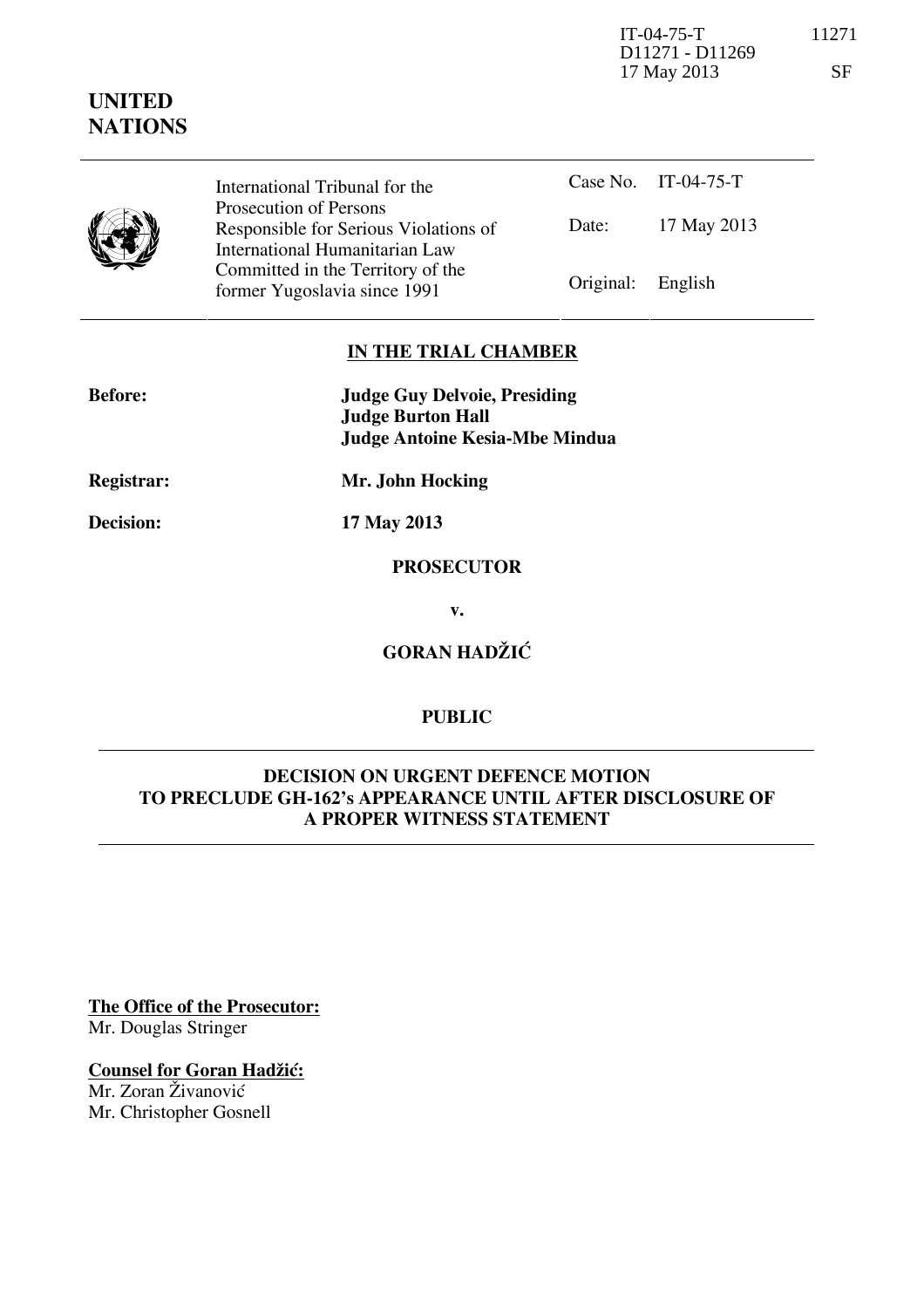1. **THIS TRIAL CHAMBER** of the International Tribunal for the Prosecution of Persons Responsible for Serious Violations of International Humanitarian Law Committed in the Territory of the former Yugoslavia since 1991 ("Tribunal") is seised of the "Urgent Motion to Preclude GH-162's Appearance Until After Disclosure of a Proper Witness Statement", filed by the Defence on 15 May 2013 ("Motion"). On 16 May 2013, the Prosecution filed the "Prosecution Response to Urgent Motion to Preclude GH-162's Appearance Until After Disclosure of a Proper Witness Statement" ("Response"). On 16 May 2013, the Defence filed the "Reply in Respect of Urgent Motion to Preclude GH-162's Appearance Until After Disclosure of a Proper Witness Statement" ("Reply"). On 16 May 2013, the Prosecution made an oral request to sur-reply, which was denied orally by the Chamber.<sup>1</sup>

2. Witness GH-162 is a *viva voce* witness in this case, scheduled to testify in the week of 20 May 2013.

3. In the Motion, the Defence seeks to preclude witness GH-162's appearance as a witness until 30 days after a "proper" witness statement has been disclosed to the Defence by the Prosecution.<sup>2</sup> The Defence avers that the document disclosed in connection with this witness is not reliable, does not give notice to the Defence of the expected testimony of the witness, and constitutes a violation of the Prosecution's disclosure obligations under Rule 65 *ter*. 3 The Defence also argues that the Prosecution had a duty to take a proper witness statement from the witness and to disclose any notes taken by investigators or lawyers after interviewing the witness.<sup>4</sup>

4. The Prosecution responds that it has fully complied with its obligations under Rule 65 *ter* with respect to the witness, that the only known statement that exists for the witness is the one at issue in the Motion, and that this statement was properly disclosed to the Defence under Rule  $66(A)(ii)$ .<sup>5</sup> The Prosecution also submits that there is no requirement that a statement of a witness who is to testify *viva voce* be taken by the Prosecution.<sup>6</sup> Finally, the Prosecution argues that the Defence has been put on adequate notice of the forthcoming evidence of the witness via the Rule 65 *ter* witness summary and the disclosed prior statement of the witness.<sup>7</sup>

5. The Defence replies that, based on the nature of and the method by which the disclosed statement was compiled, the Prosecution cannot assert that the statement records GH-162's

 $\overline{a}$ 

<sup>1</sup> Oral Ruling, 16 May 2013, T. 4884-4885.

<sup>&</sup>lt;sup>2</sup> Motion, paras 1-2.

<sup>3</sup> Motion, para. 1. See document designated with Rule 65 *ter* number 05970.

<sup>&</sup>lt;sup>4</sup> Motion, para. 2.

<sup>5</sup> Response, para. 4.

<sup>6</sup> Response, para. 6.

<sup>7</sup> Response, paras 2, 5. See document designated with Rule 65 *ter* number 05970.